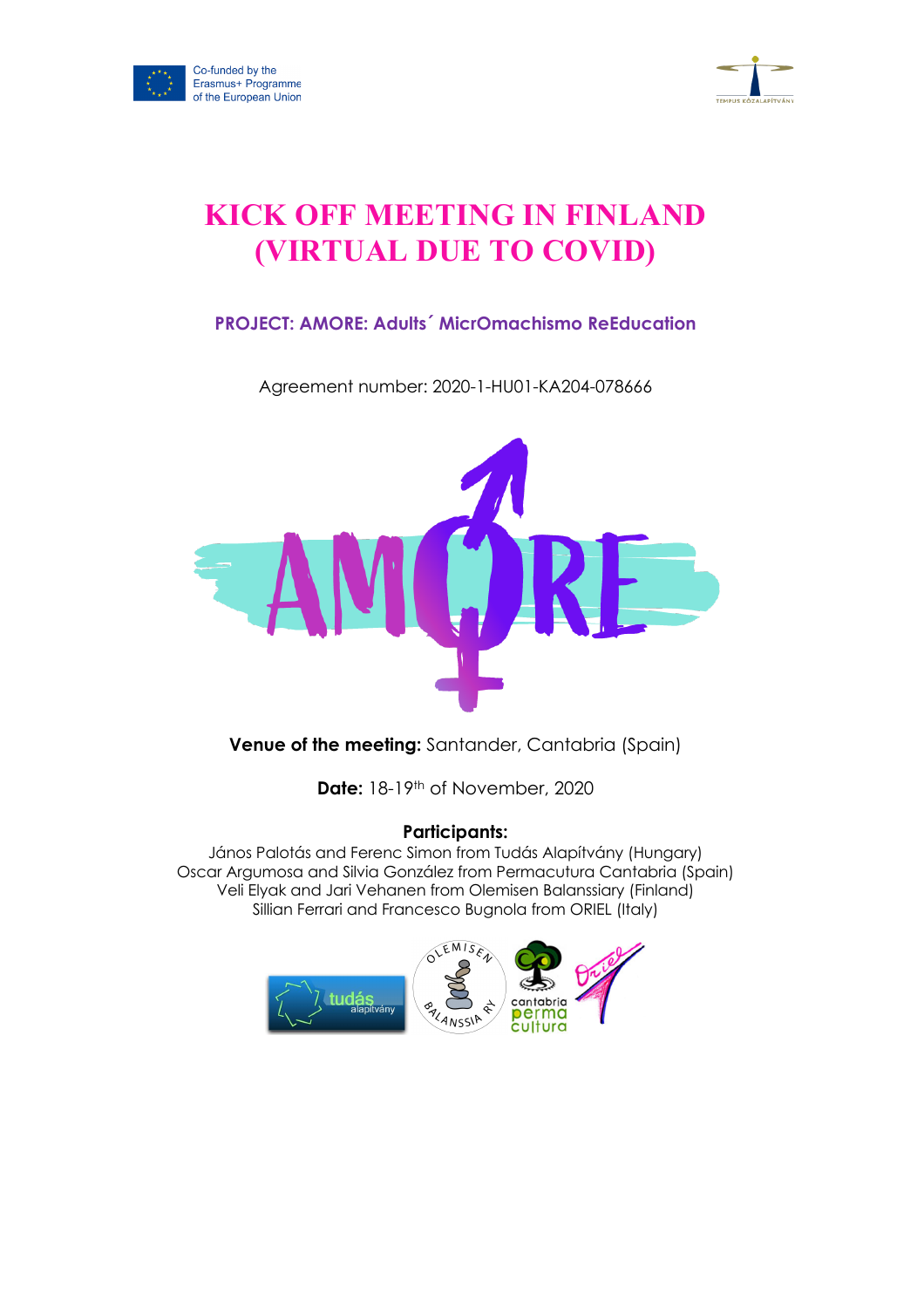| <b>Content</b>                                             |  |
|------------------------------------------------------------|--|
|                                                            |  |
|                                                            |  |
|                                                            |  |
|                                                            |  |
|                                                            |  |
|                                                            |  |
| PARTICIPANT'S SELECTION, PREPARATION AND RECOGNITION  6    |  |
|                                                            |  |
|                                                            |  |
|                                                            |  |
|                                                            |  |
|                                                            |  |
|                                                            |  |
|                                                            |  |
| WORK TEAM, TASK DISTRIBUTION AND DEADLINES 11              |  |
|                                                            |  |
|                                                            |  |
|                                                            |  |
| Second pre-financing payment  Error! Bookmark not defined. |  |
|                                                            |  |
|                                                            |  |
|                                                            |  |
|                                                            |  |
|                                                            |  |
|                                                            |  |
|                                                            |  |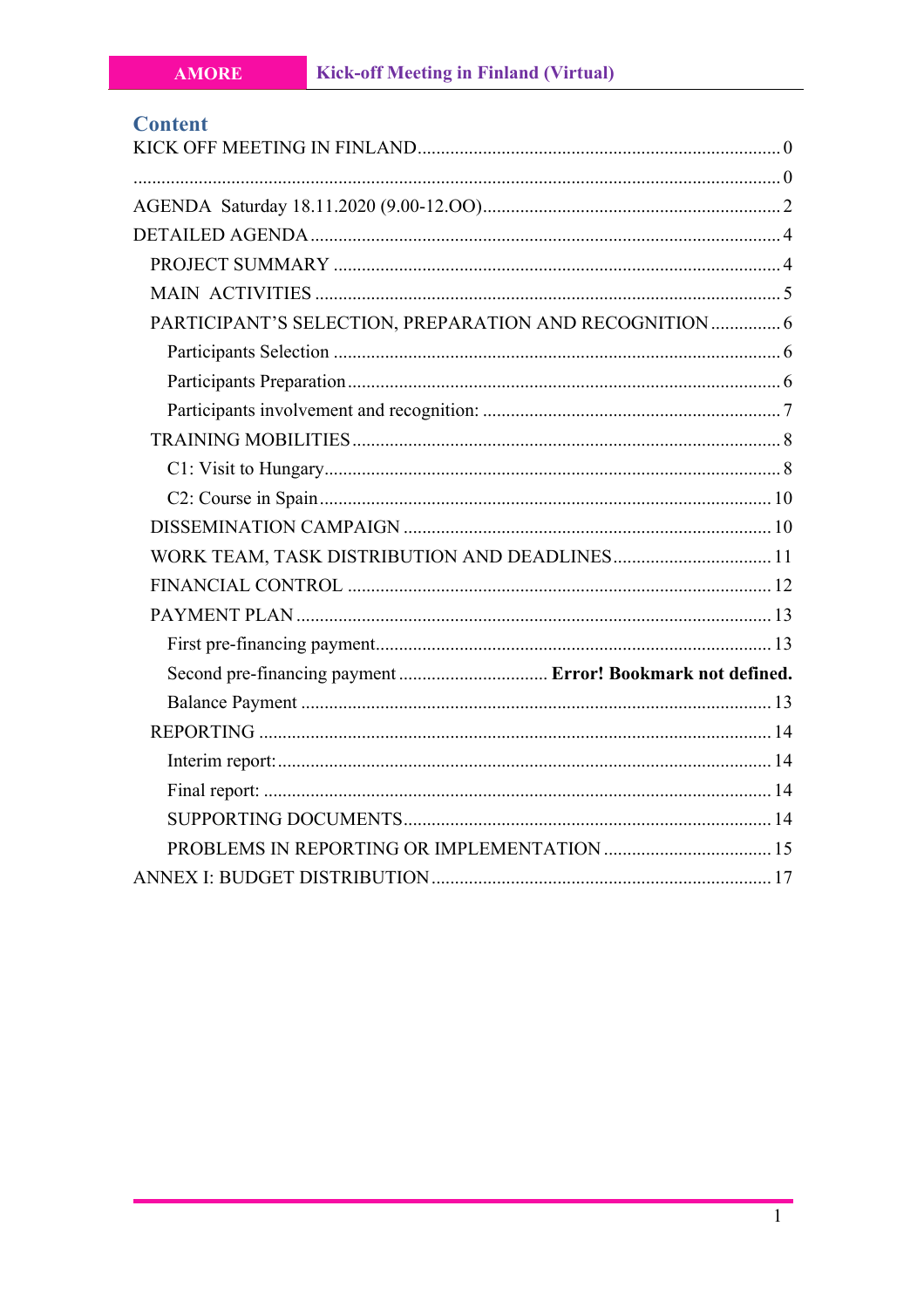# **AGENDA**

**Wednesday18.11.2020 (9.00-17.OO)**

| 09.00-9.15    | <b>Welcome speech</b><br>Veli Elyak (Olemisen Balanssiary)                                                                                                                                                                                                                                                                         |
|---------------|------------------------------------------------------------------------------------------------------------------------------------------------------------------------------------------------------------------------------------------------------------------------------------------------------------------------------------|
| 09.15-9.45    | <b>Participants' introduction</b><br>János Palotás (Tudás Alapítvány)<br>Ferenc Simon (Tudás Alapítvány)<br>Oscar Argumosa (Permacutura Cantabria)<br>Silvia Rodríguez (Permacutura Cantabria)<br>Veli Elyak (Olemisen Balanssiary)<br>Jari Vehanen (Olemisen Balanssiary)<br>Sillian Ferrari (ORIEL)<br>Francesco Bugnola (ORIEL) |
| 09.45-10.15   | <b>Project Overview and goals</b><br>János Palotás (Tudás Alapítvány)<br>Q&A from other partners                                                                                                                                                                                                                                   |
| 10.15-10.30   | <b>Coffee Break</b>                                                                                                                                                                                                                                                                                                                |
| 10.30-13.00   | <b>Main activities</b><br>János Palotás (Tudás Alapítvány)<br>Work team, task distribution and deadlines<br>All partners                                                                                                                                                                                                           |
| 13.00-14.30   | <b>Lunch Break</b>                                                                                                                                                                                                                                                                                                                 |
| 14.30 - 15.30 | <b>Payment plan</b><br>János Palotás Q&A from other partners                                                                                                                                                                                                                                                                       |
| 15.30-17.00   | <b>Financial control</b><br>János Palotás (Tudás Alapítvány)<br>Q&A from other partners                                                                                                                                                                                                                                            |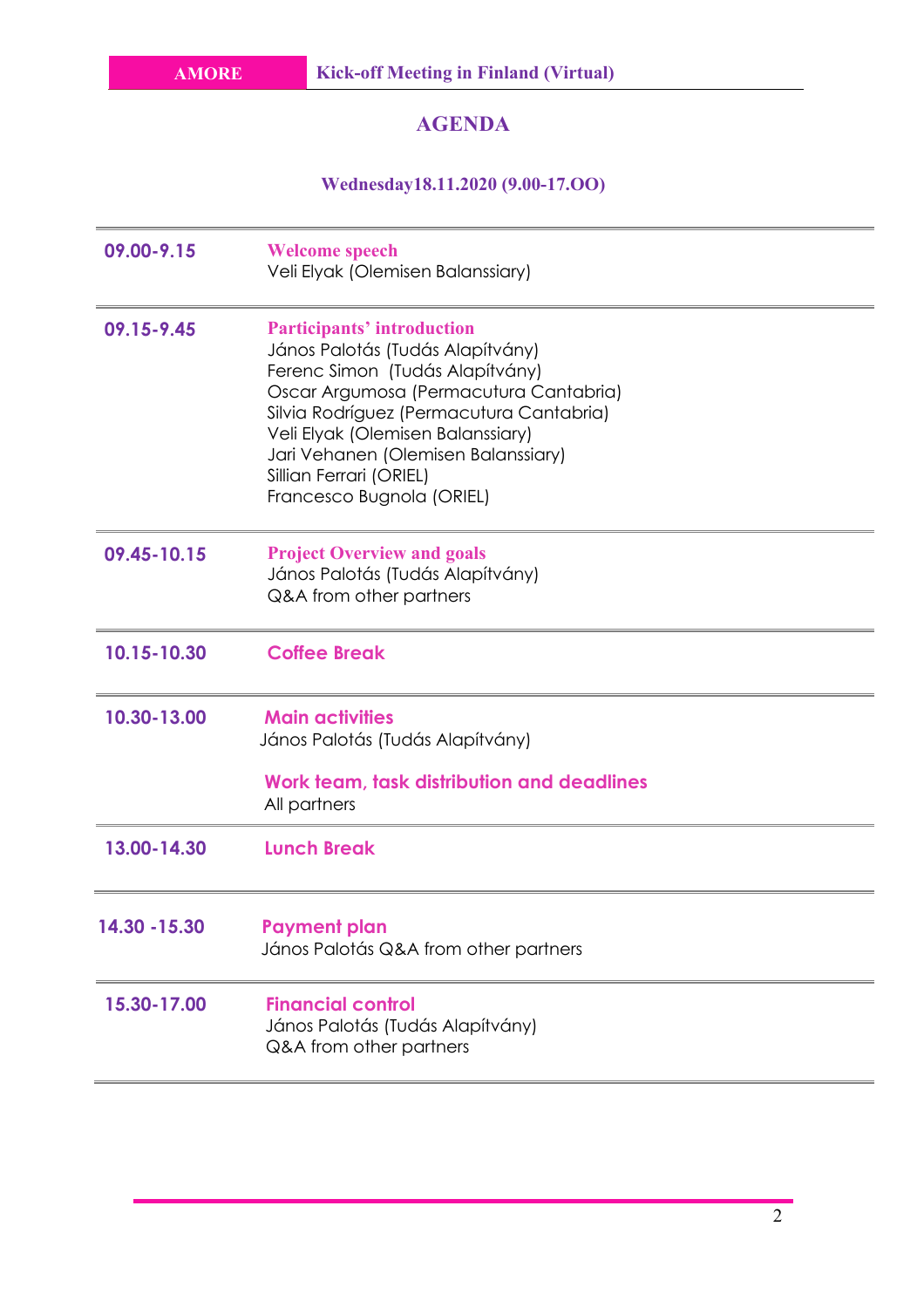# **Thursday 19.11.2020 (9.00-13.OO)**

| 09.00-9.45  | <b>Reporting</b><br>János Palotás (Tudás Alapítvány)<br>Q&A from other partners                        |
|-------------|--------------------------------------------------------------------------------------------------------|
| 09.45-10.15 | <b>Potential problems and solutions</b><br>János Palotás (Tudás Alapítvány)<br>Q&A from other partners |
| 10.15-10.30 | <b>Coffee Break</b>                                                                                    |
| 10.30-12.00 | Review of the working plan, timeline and commitments<br>All partners                                   |
| 12.00-13.00 | <b>Evaluation and closing (certificates delivery)</b><br>Veli Elyak (Olemisen Balanssiary)             |
| 13.00-14.00 | Lunch<br><b>Return trip</b>                                                                            |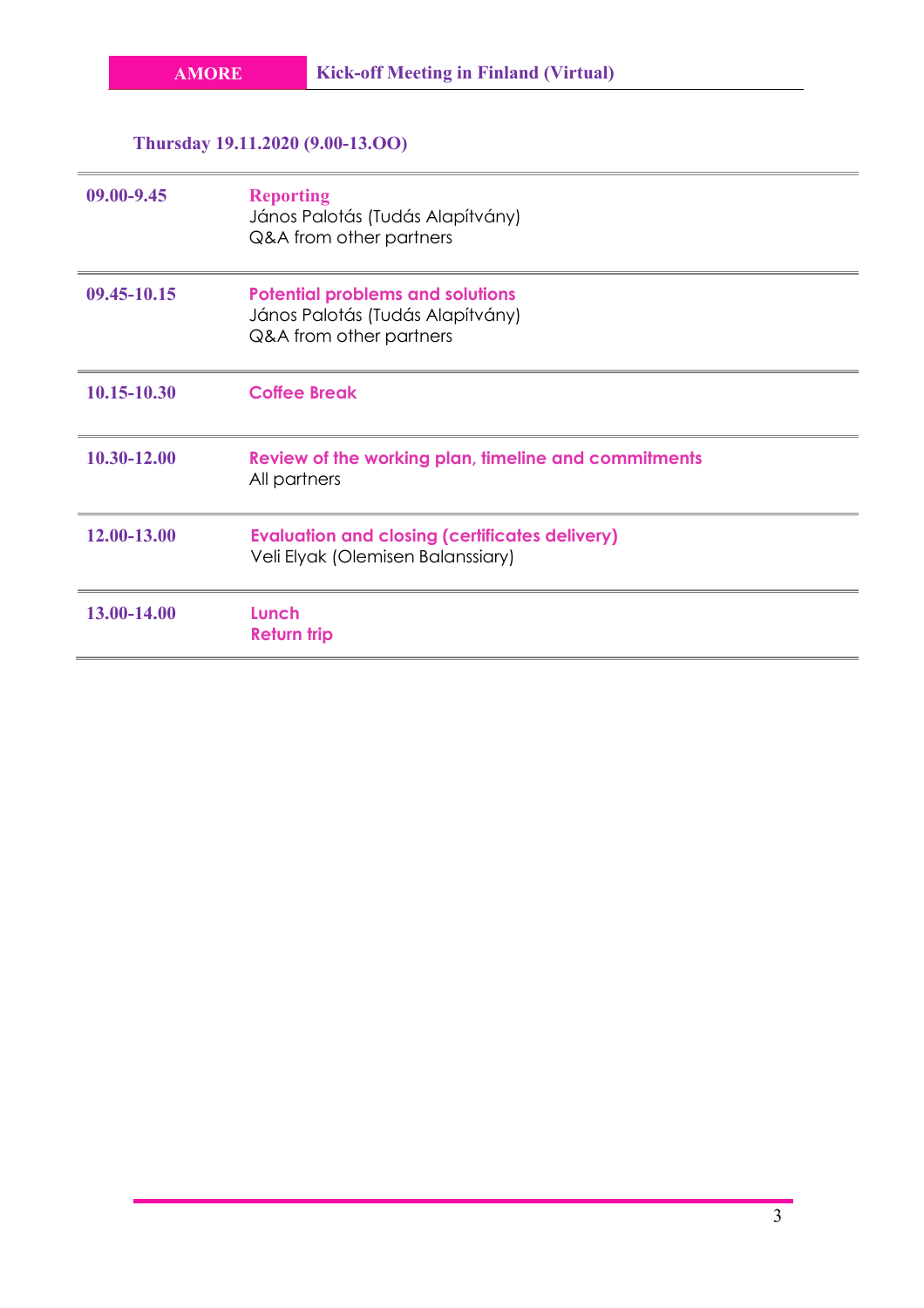### **DETAILED AGENDA** (FOR THE MEETING PREPARATION AND THE INTERIM REPORT)

#### **PROJECT SUMMARY**

# **The Project runs for 24 months Starting date: 15/10/2020 End date: 14/10/2022**

The Council of Europe defines that gender equality means identical level of responsibility, visibility, autonomy and participation of both sexes in all the public and private spheres of life. Sexual and gender-based violence is defined as the violence applied against a person because of his/her gender or sex, including sexual abuse and harassment, rape, domestic violence, etc. Although everybody could be equally affected, women are the prime victims of this type of violence.

As reported by the EIGE, 1 out of 10 women in Europe have suffered some type of cyber violence.

It was reported by the EU LGBT survey that 47 % of people from this community have felt discriminated or harassed because of their sexual orientation in the previous year.

Migrant women face challenges as both migrants and women, suffering a double disadvantage.

We all are regularly exposed to everyday sexism without being aware of it. We are extremely used to these situations or set phrases that are simply seen as social constructs that we usually acknowledge as being normal. The headlines in the media are often condemning the crimes that end up with a dead body. Nevertheless, they do not analyse the base of this phenomena, established over a society that see everyday sexism as "normal".

The purpose of the AMORE project is to face everyday sexism of those who suffer the most (adult women, adult people of the LGTBIQ+ community and women with an immigrant background) in various media, especially in the digital world.

The objectives of the "AMORE" project are therefore the following:

PO1. Empower adults against everyday sexist practices through innovative identification, prevention and confrontation tools in various media and LGTBIQ+ and immigrant communities

PO2. Create awareness in society about the existence of everyday sexism and the importance of combating it

These objectives will be achieved by the following main activities planned:

- 2 international project meetings.
- 2 learning activities. A participatory visit to Hungary and a Training course in Spain.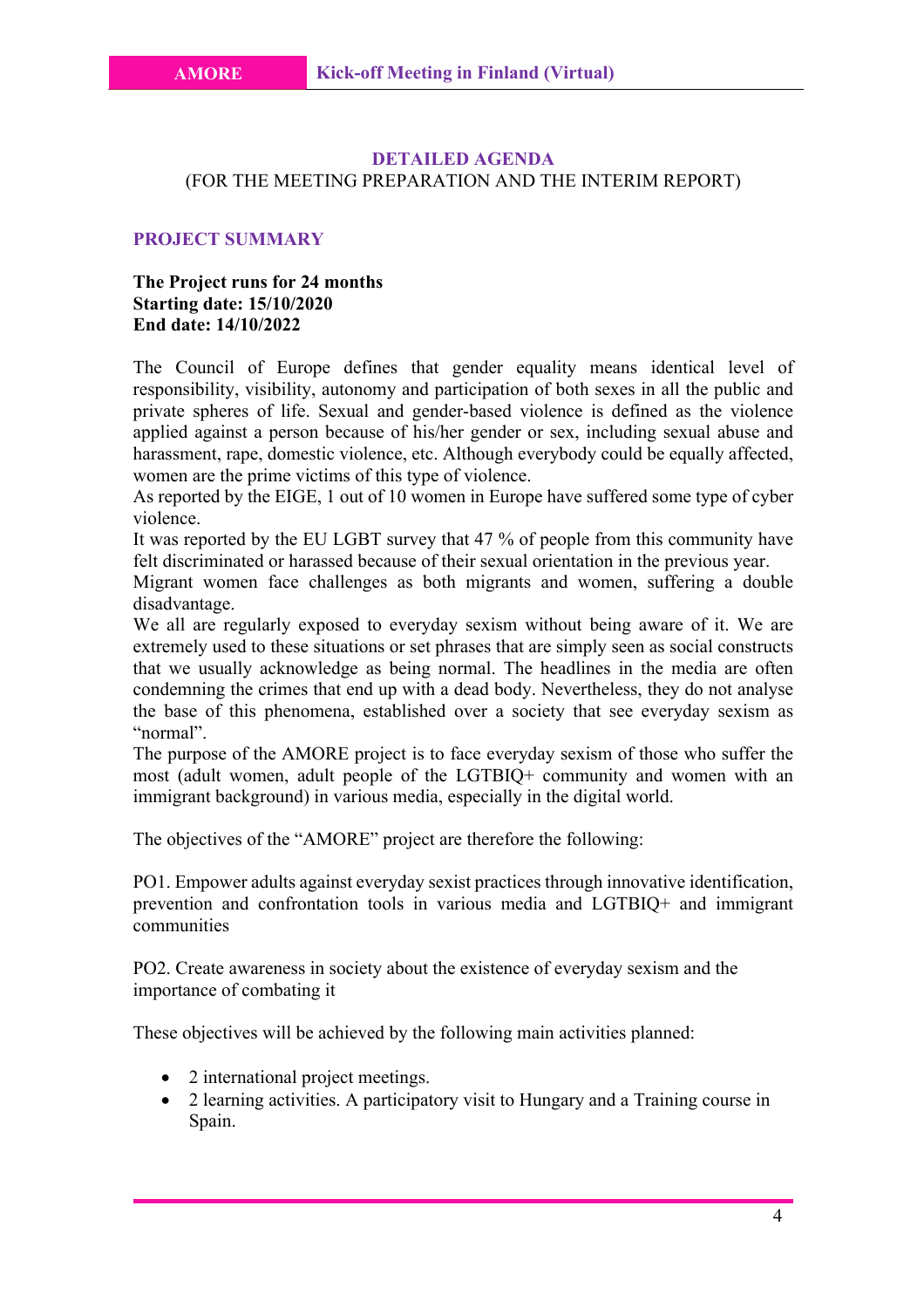The sustainable impact of the ¨AMORE¨ project will be to improve their perception about everyday sexism, and will have a good collection of methods to empower adult learners to confront everyday sexism practices in different contexts and communities. We expect to promote the inclusion of adult people from the LGBTIQ+ communities and immigrant backgrounds pursuing real conditions of equality among adults, with a special emphasis on combating everyday sexism in the media.

# **MAIN ACTIVITIES**

The main activities in the project include:

# **(a) Transnational Meetings**

We will carry out 2 transnational meetings, attended by 2 persons from each entity (project coordinator + dissemination coordinator):

- 1. International project meeting in Finland (virtual)
- 2. International project meeting in Italy (final assessment)

# **(b) Two learning activities (LTTA)**:

**c.1) A3-day participatory visit in Hungary c.2) A 8-day course in Spain**

# **c) Other supplementary activities without specific budget:**

**e.1**) **Small research on social media presence of the theme:** the research was a requirement of the Hungarian NA for the project approval. Since an activity about it was included in the visit to Hungary (what is happening with everyday sexism phenomena in the social media. Identification and impact of everyday sexism messages)… Can the applicant write a small research or article about this, so all partners can translate it for dissemination? Other partners are welcome to help.

**e.2) Internal workshops:** Each organization will hold an internal workshop after each training activity. The objective is to share with the rest of the personnel, collaborating organizations and interested people the tools and knowledge obtained. Participants in transnational activities will be responsible for organizing and delivering the workshops.

**e.3) Training Workshops:** The adult trainers who participated in the course in Spain will replicate the course learned to empower the adult learners with whom they work.

**e.4) Dissemination events:** The dissemination coordinators will be in charge of the organization of dissemination events in their country (1 after each LTTA).

**e.5)** We will carry out a **dissemination campaign** involving the participation of main stakeholders to maximize the exploitation of the results.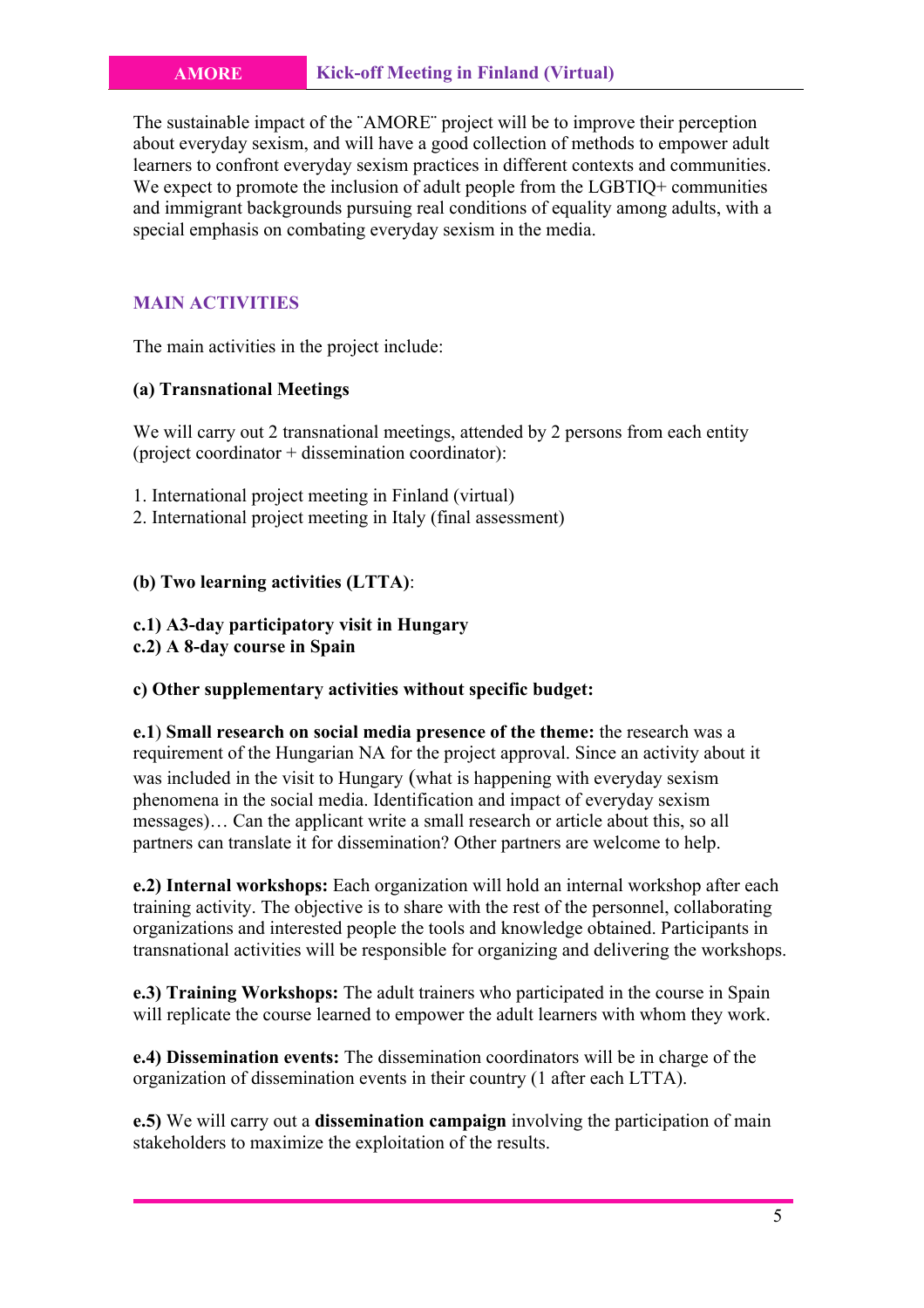#### **PARTICIPANT'S SELECTION, PREPARATION AND RECOGNITION**

#### **Participants Selection**

Group 1: Made up of 1 project coordinator and 1 dissemination coordinator of each organization. The project and dissemination coordinators will participate in the course. Group 2: Made up of 4 adult trainers plus the dissemination and project coordinator from each organization, which will be selected for the learning activities. Group 3: Made up of adult learners from our organizations to whom the adult trainers will transmit the knowledge and tools acquired in internal workshops.

We'll involve **participants with fewer opportunities** in learning activities!!!! The number of people facing disadvantaged situations should be specified in the visit minutes/course memory. We'll need this data for the reporting. However, no names are required (anonymous information).

Which types of situations are these participants facing? We included this kind of obstacles in the application: Cultural differences Economic obstacles Geographical obstacles Social obstacles Health problems

# **Participants Preparation**

During the mobilities, including the kick off meeting, each participating organization will therefore act as the host organization by becoming responsible for the following previous preparation tasks:

- *Support for the participants:* The host organization will provide the participants with the Infopacks (transport, justification of expenses, country information, etc.), as well as the main information of the activity. The assigned contact person will answer all the questions of the participants and will support them in everything they may need to go to the country of destination.

*- Management of the accommodation of the participants*: The host organization will search and reserve the accommodation.

- *Organize Cooking Service:* the host organization will be responsible for organizing breakfast, lunch and dinner according to the needs of the participants. Before their arrival they should be asked about their special needs (vegetarians, vegans, etc.) and about possible food allergies.

- *Security and protection measures:* the host organization will establish security measures to avoid any accident:

a) Prohibit the consumption of substances that alter the behavior or perception.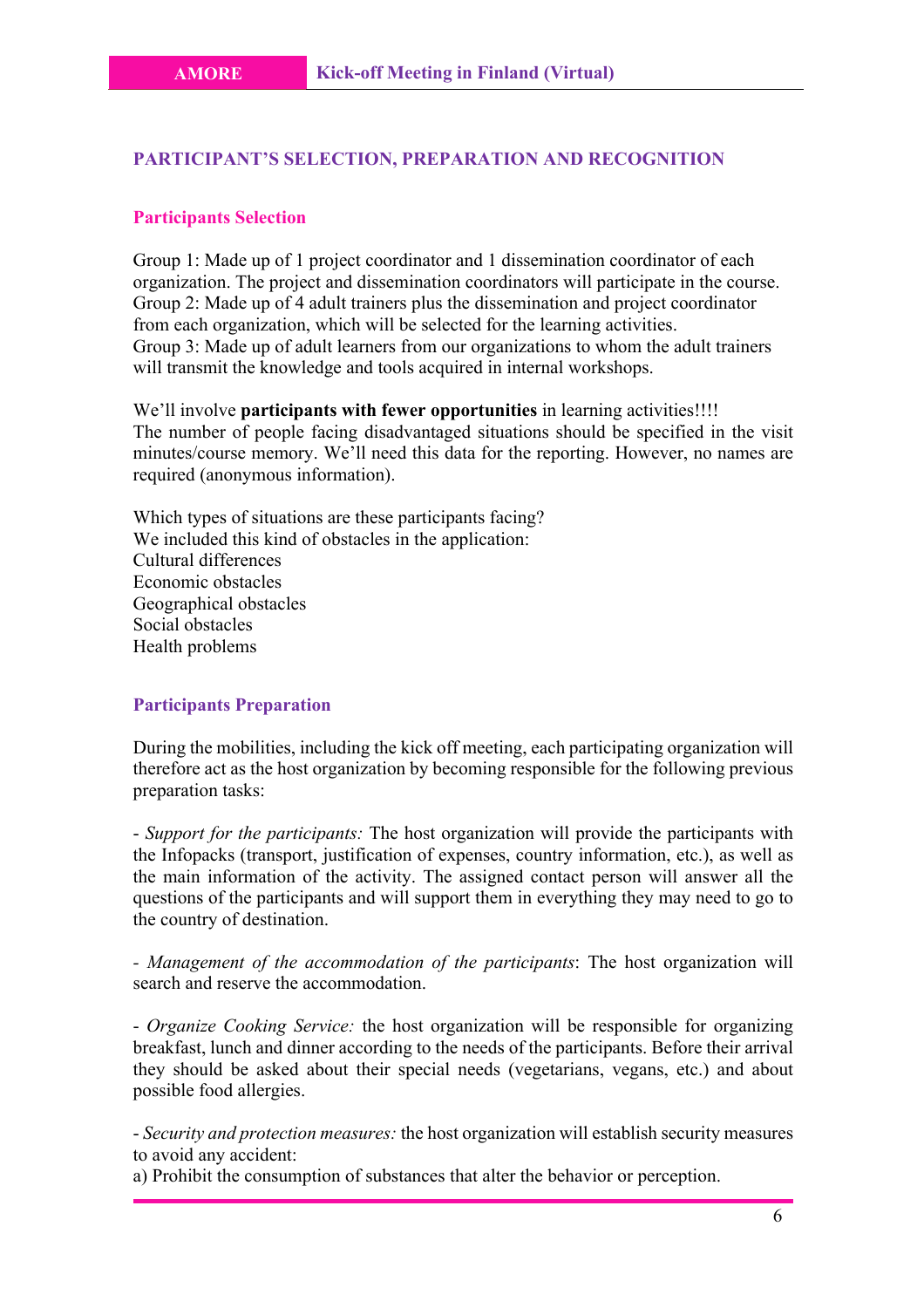b) Have an open space for smokers.

c) Have a first aid kit and a vehicle 24 hours a day in case an emergency transfer is necessary.

d) Have personnel with experience in first aid.

e) Define an evacuation plan and provide it to the participants upon arrival.

f) Show areas or elements that could be dangerous (if any), as well as exits from the facilities.

g) Avoid high-risk activities or exposure to dangerous places or environments that may affect the health of the participants.

h) Request from participants before their arrival information about their health problems, as well as the telephone number of a contact person in case of emergency. This information will be given to all the trainers, as well as to the accommodation staff.

- *Transportation management:* Before arriving in the country, the host organization will provide the organizations with an Info Pack that includes the best options to get to the country and the place of the event.

- *Communication:* There will be constant communication with the participants to ensure their full participation in the project.

Additionally, it should also be emphasised that while one entity becomes the hosting organization, the others have the role of sending organizations previously responsible for the following tasks:

*-Transportation tickets:* each entity will be responsible for the management of the transport tickets of the participants.

-*Linguistic preparation:* As speaking English is one of the requirements that participants must meet, each organization will help them to issue the Europass Language Passport (before or after the mobility). Each organization will be responsible for providing English classes and / or tools for those who need to improve their level before the mobility.

### -*Pedagogical preparation:*

We will perform the following activities:

- Project preparation: we will send an info pack to each organization. The package will include a summary of the project and the program of the activity. A meeting will be held in person, so that the project coordinator of each organization can explain to the participants all the details about the project and the transnational activities (course in Spain and participatory visit).

- Preparatory meetings: The project coordinator in each organization will organize the meetings that are necessary with the participants to prepare the project tasks.

#### **Participants involvement and recognition:**

Mobility's attendees should have an active participation during the mobilities. They will share the best practices and main problems of their entities related to the project topics (gender equality, sexism, women empowerment....) with other participants. In addition, participants will be transferring the knowledge acquired during the mobilities through internal workshops.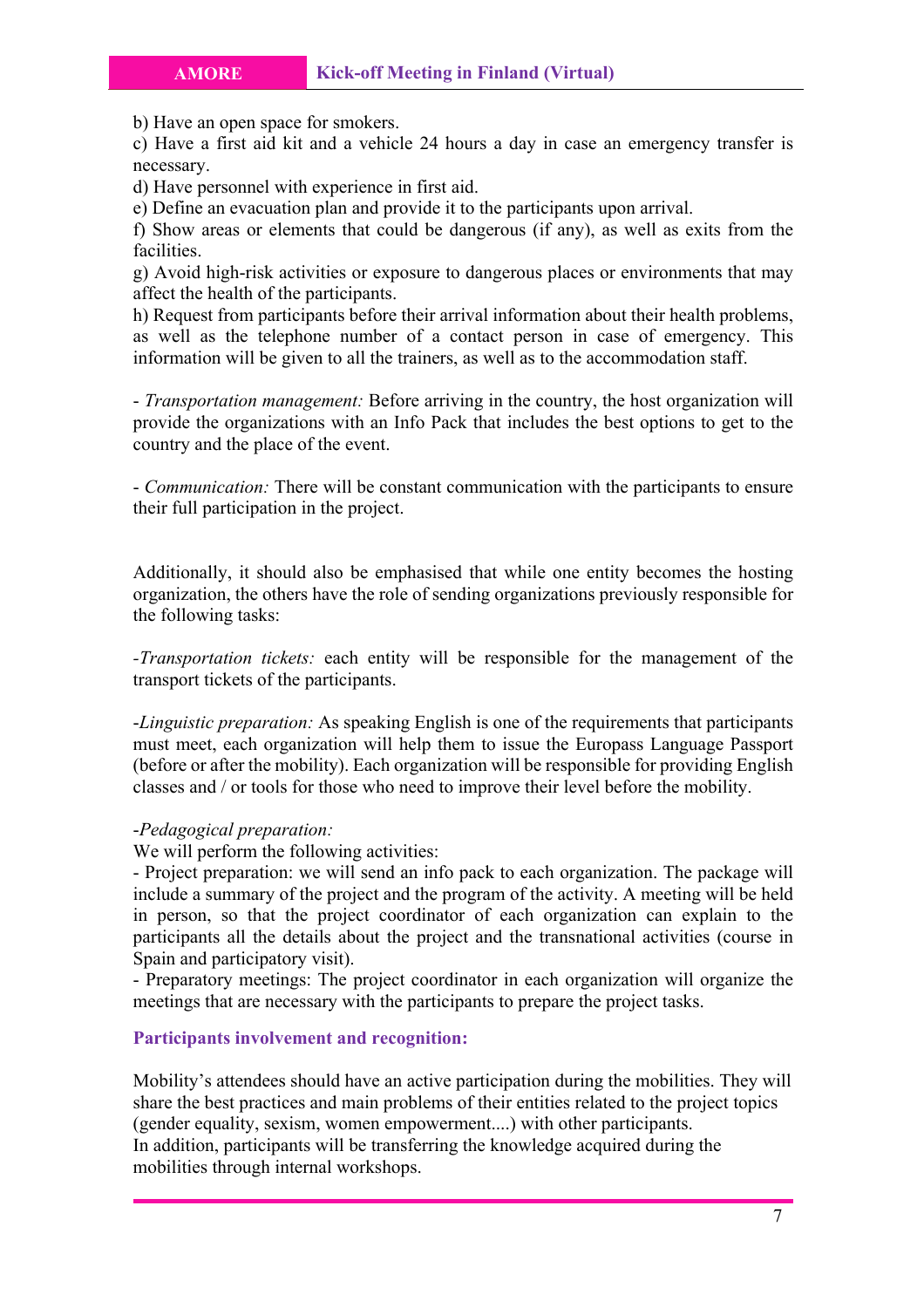We will issue the following certificates for participants:

- Europass language passport
- Europass Language Passport
- Certificate issued by hosting organizations after each mobility

# **TRAINING MOBILITIES**

### **C1: Participatory visit to Hungary**

Host organisation: Tudás Alapítvány

### **Participants:**

### **Tudás Alapítvány**

Project Coordinator: János Palotás Dissemination Coordinator: Ferenc Simon 2 adult trainers who will be selected in the selection process

# **Permacultura Cantabria:**

Project Coordinator: Oscar Argumosa Dissemination Coordinator: Carmen Solla It will be necessary to have the participation of one of the trainers, since they will be responsible for designing the new course. 1 adult trainer who will be selected in the selection process

#### **Olemisen Balanssiary:**

Project Coordinator: VeliCihad Elyak Dissemination Coordinator: Nargiza Vehanen 2 adult trainers who will be selected in the selection process

#### **Oriel:**

Coordinador de proyecto: Silian Ferrari Dissemination Coordinator: Manuel Berto 2 adult trainers who will be selected in the selection process

The objectives of this activity are:

-Know good practices against the abuse of power towards women, sexism, and everyday sexism in Foundation of Knowledge and other collaborating organizations in Hungary.

-Know the measures carried out in Hungary to fight against this problem.

-Know tools for identification, prevention and confrontation of everyday sexism in adult women, women with immigrant backgrounds and LGTBIQ+ communities. -Know empowerment tools for adult women.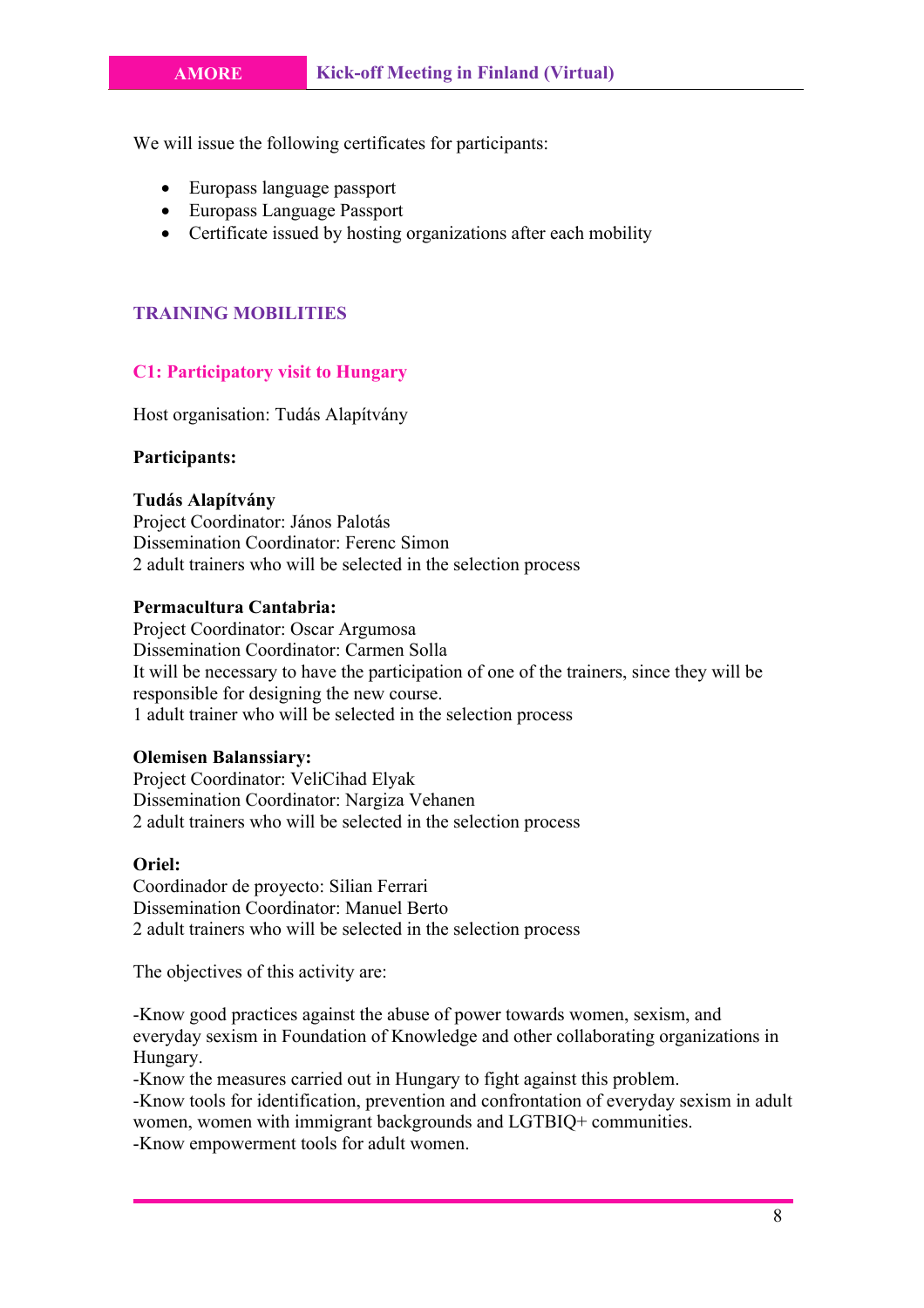-Know the best practices of Olemisen Balanssia ry in the identification of everyday sexism behavior towards women, members of the LGTBIQ + community and immigrant women.

-Know the presence of everyday sexism in different media.

-Know the best practices and tools of Oriel to identify prevent and confront sexist messages in different media.

-Know tools for inclusive and non-violent communication.

Thus, the results expected with the Participatory visit to Hungary are to gain knowledge from other organizations and countries in terms of everyday sexism and gender equality in different contexts, communities and in the media. Additionally, we will discuss the panorama of the current situation in Hungary and the initiatives that are taking place to counteract this problem.

The planned agenda for this activity is:

### **Day 1**

8.30 Breakfast

9:30 - 11:00 Welcome and presentation of participants.

11:00 - 11:30 Coffee Break

11:30 - 13:00 The Hungarian constitution and women's rights. Istanbul Convention & Hungary. Court practice. Meeting with the representatives of Bethlen Gábor Calvinist Grammar School, experts in Hungarian History, and a round table on the situation of gender equality in Hungary with a local and social perspective.

13:00 - 15:00 Lunch

15:00 - 16:30 Statistics on violence against women

16:30 - 17:00 Coffee Break

17:00 - 18:30 Everyday sexism in adult women: Tools and best practices for the prevention and identification of everyday sexism in women.

18:30 - 19:00 Evaluation

19:30 - 21:30 Dinner

22:00 Cultural Visit: Walking tour around Hódmezővásárhely

#### **Day 2**

8:30 Breakfast

9:30 - 11:00 Tools to confront everyday sexism in adult communities. Additional debate with a guest speaker from Talentum Foundation.

11:00 - 11:30 Coffee Break

11:30 - 13:00 Empowering adult women: Presentation of the best practices from Foundation of Knowledge: educational, civic and social projects.

13:00 - 15:00 Lunch

15:00 - 16:30 Who is Olemisen Balanssia ry? Their activities related with gender equality between the LGBTIQ+ and the migrant communities.

16:30 - 17:00 Coffee Break

17:00 - 18:30 Exchanging practices: The identification of everyday sexism phenomena between the LGTBIQ+ and the migrant communities.

18:30 - 19:00 Evaluation

19:30 - 21:30 Dinner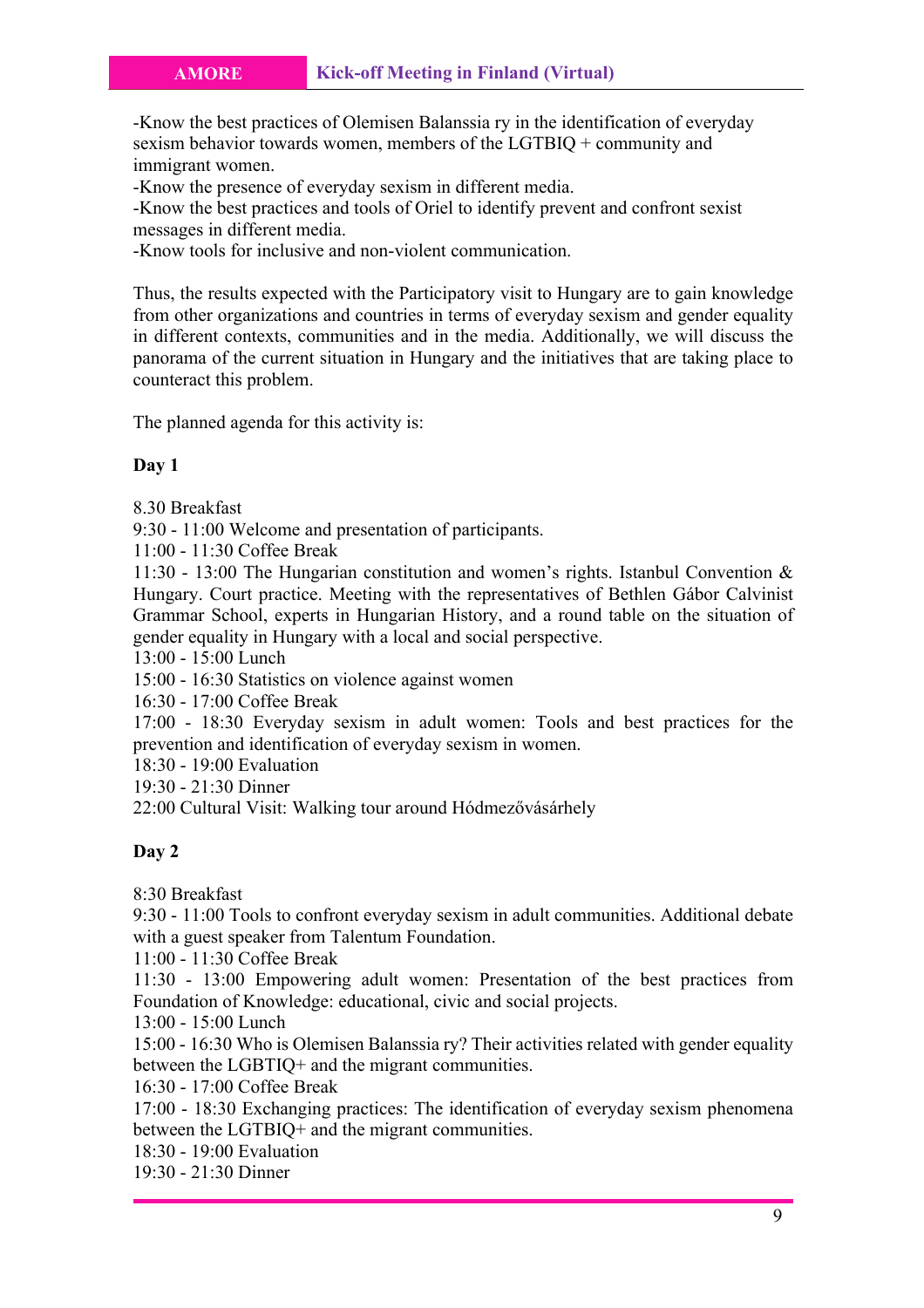22:00 Cultural proposal

# **Day 3**

8:30 Breakfast

9:30 - 11:00 Training session, awareness and understanding when working with people from the LGTBIQ + and the migrant communities. Tasks, possibilities and practices of public authorities. What can we do as individual and as society? Which is the responsibility of the adult-centered entities and NGOs? Equality promotion tools.

11:00 - 11:30 Coffee Break

11:30 - 13:00 Oriel association: presentation and best practices concerning the everyday sexism issue in social media.

13:00 - 15:00 Lunch

15:00 - 16:30 What's the real situation and what is happening with everyday sexism phenomena in the social media among adults. Identification and impact of everyday sexism messages in social media.

16:30 - 17:00 Coffee Break

17:00 - 18:30 World café: how to develop and initiate a non-violent online activism through a positive narrative. The aim of this activity is to fight and make people more aware about the problematic of everyday sexism in the participant countries.

18:30 - 19:00 Evaluation

19:30 - 21:30 Dinner

**C2: Course in Spain: "Everyday sexisms and adults: current advances and future challenges."**

Host organisation: Permacultura Cantabria

Participants: Project and Dissemination Coordinators and 4 adult trainers from each entity will participate in this activity.

**The course programme can be checked here: https://drive.google.com/file/d/1ztXmg0Z4NBZtmMo2CVac1PhJp13Djz7V/view?usp=sharing**

# **DISSEMINATION CAMPAIGN**

# ACTIVITIES AND DISSEMINATION MATERIAL

• Project website. It will be created to disseminate the project and any relevant information related to adults and equality. The page will be mainly in English, but it is expected to translate the content to at least the most spoken languages of the partner countries.

• Legal information. In the associated websites, information must appear regarding the national and international laws that protect equality and defend the human rights of women.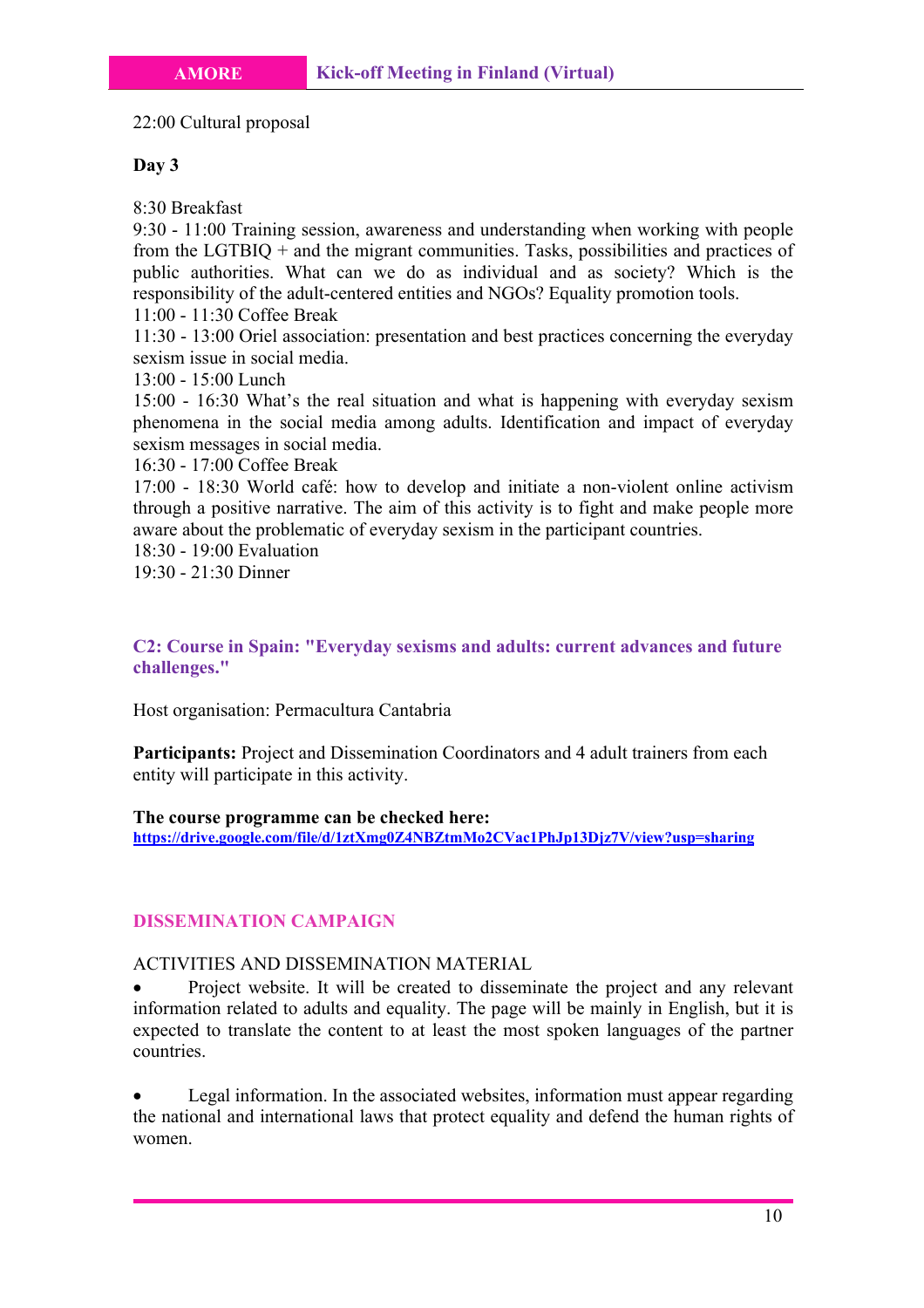• Articles and / or newsletters. Each team will write at least one article related to the following aspects:

- Statistical data on the gender inequality (salary gap, glass ceiling, violence, etc.) in each partner country. Specific reference will be made to data related to adults.

- The work of each organization
- Knowledge acquired in the training course
- Knowledge acquired in the participatory visit
- Internal workshops
- Ideas for the implementation of the knowledge and tools learned
- Results of the project
- The future of the Strategic Partnership

• Audio-visual material: During the trainings the dissemination coordinators will have to be in charge of the production of **small audio-visual products** to disseminate the results of the project.

• Post will be written on key dates related to Women's Human Rights, migrants and LGTBIQ +:

- 8th of March "International Women's Day"
- 28th of June "LGTBIQ Pride Day +"
- 11th of October "International Day of the Girl"
- 25th of November "International Day for the Elimination of Violence against Women"
- 10th of December "Human Rights Day"
- 18th of December "International Migrants Day"

• Internal workshops: Internal workshops will be held in each partner organization. The workshops will be to present the results of the participatory visit to the personnel of the collaborating entities and of the partner organizations.

• Dissemination event: An event will be held in each partner country to share and disseminate the results of the project.

For the dissemination campaign management, we will use the dissemination file shared in the Drive folder of the project:

# https://drive.google.com/file/d/1tjiLfuqoH1q5UsO\_veduZCg6iCRQNaoq/view?usp=sh aring

When the learning activities will be implemented and the first results produced (research on social media for example), we'll be able to review the strategy and agree on some specific actions, target groups and channels for the last months of the project, when dissemination will be intensifying, such us:

-Disseminating our projects results among specific target groups (Twitter campaign tagging women associations for example).

-Disseminating news and useful materials available (published by other entities working on gender issues) in the partners social media, connecting the information published with the project.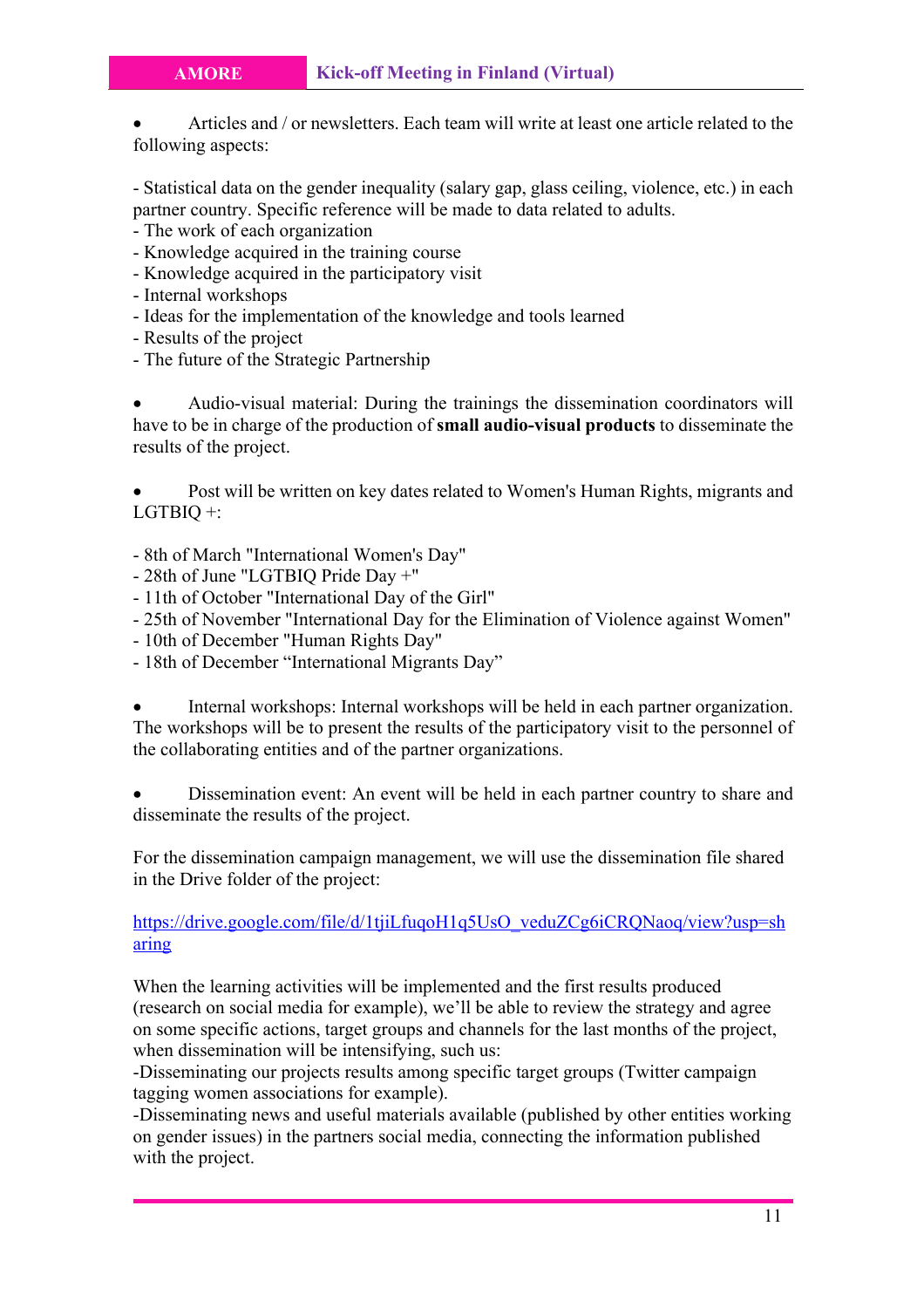-Creation of a specific hashtag to report wrong practices detected.

# **WORK TEAM, TASK DISTRIBUTION AND DEADLINES**

• Permacultura Cantabria Project Coordinator: Oscar Argumosa Dissemination Coordinator: Carmen Solla Adult trainers: Virginia Peñeda (she will be replaced by Silvia Gonzalez)

• Foundation of Knowledge Project Coordinator: János Palotás Dissemination Coordinator: Ferenc Simon

• Oriel Project Coordinator - Sillian Ferrari Dissemination coordinator- Manuel Berto Adult trainers: Francesco Bugnola- IO´s developer

• Olemisen Balanssia ry: Project Coordinator: Veli Cihad Elyak Dissemination Coordinator: Nargiza Vehanen

Please, review the names of your team. So they can be updated in the kick off minutes. The project timetable can be checked on Annex II and the working plan will be agreed during the meeting.

# **FINANCIAL CONTROL**

• Túdas will be responsible for financial control. Permacultura Cantabria will support Túdas in some of these tasks.

Each partner must report their expenses at the end of each month with supporting documents (scanned invoices issued to their organization) to Permacultura Cantabria. Thus, we can plan possible revisions between budget items.

• Original documents may be requested during the audits; the Partner is liable to submit original copies of the documents and to keep accounting reports.

The Commission may initiate such checks, audits or evaluations during the implementation of the Agreement and during a period of five years starting from the date of payment of the balance, as it is a project which grant is more than EUR 60000.

Partners are allowed to adjust the estimated budget by transfers between the different budget categories. The Coordinator and the Partners are allowed to transfer up to 20% of the funds allocated for project management and transnational project meetings, learning/teaching/training activities and exceptional costs to any budget category except project management and implementation costs and exceptional costs.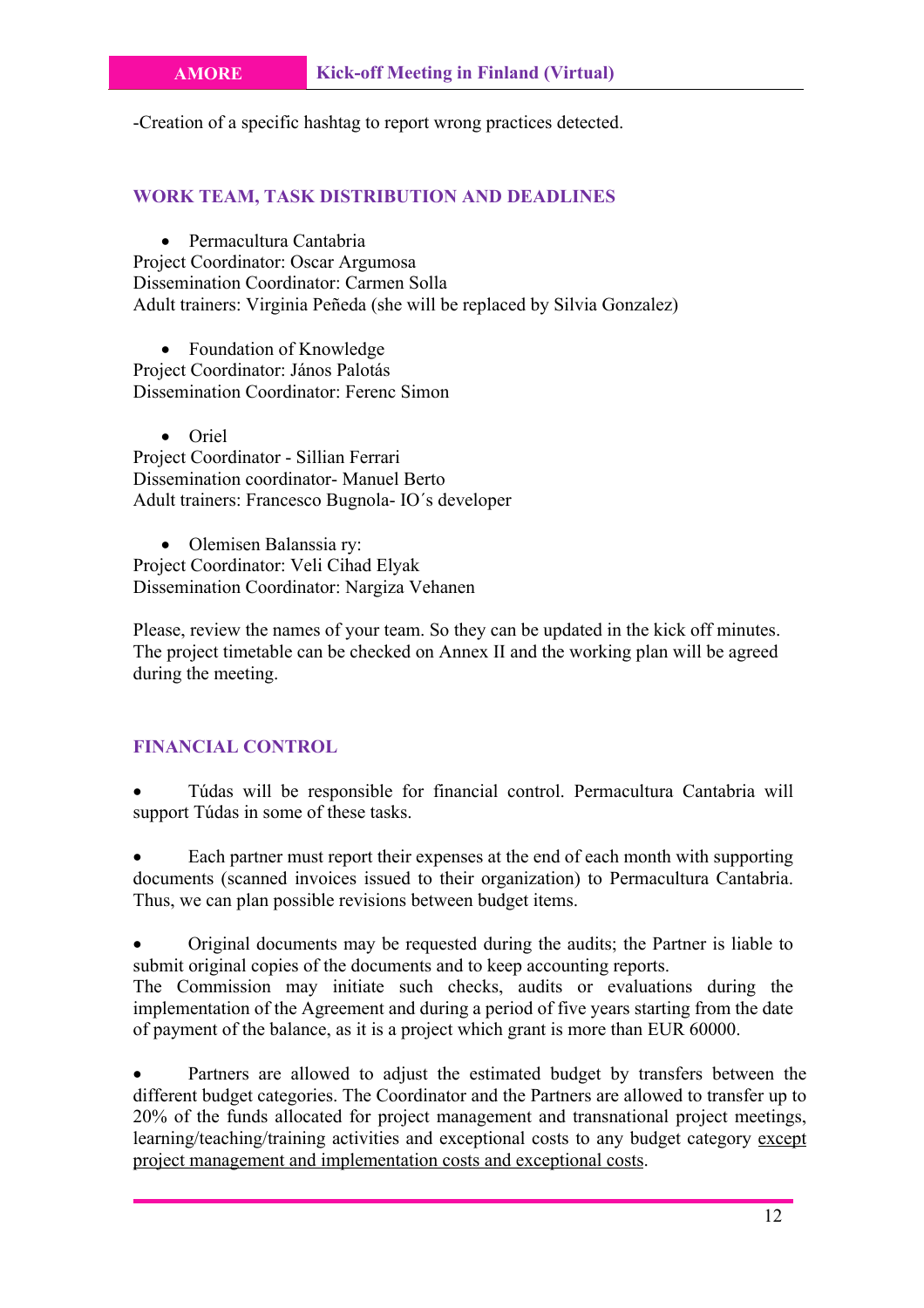Transfers may result with 20**%** increase at most on the amount set out in the following table. Approval of the Coordinator is required for each budget transfer.

| <b>Budget Item</b>                    | Amount |
|---------------------------------------|--------|
| Project Management and Implementation | 30000  |
| <b>Transnational Project Meetings</b> | 7270   |
| Learning/Teaching/Training Activities | 31656  |
| <b>Exceptional Costs</b>              |        |
| Total                                 |        |

\*Budget details per Participating Organisations(Annex I)

Budget allocation per organization as indicated in this section is not obligatory and may be modified by the beneficiary under the condition that the activities and outputs of the project are realized and delivered in accordance with this Grant Agreement and the work plan presented in the corresponding application form.

\*If any deduction is made in the budget due to a failure by the partner to fulfill its obligations and/ or of negligence, this amount shall be deducted from the budget of the partner. In case the next payment to be made does not suffice for the deduction, the Partner hereby accepts and undertakes to make this payment in cash.

Note: If the applicant receives a COVID Amendment, it will be shared with the partners.

**PAYMENT PLAN**

### **First pre-financing payment**

The NA must pay to the coordinator within 30 days following the entry into force of the Agreement a pre-financing payment of **EUR 55501** corresponding to 80% of the maximum grant amount.

#### **Balance Payment**

Within 60 days after the end date of the Project, the coordinator must complete a final report on the implementation of the Project, and, when applicable, upload all project results in the Erasmus+ Project Results Platform

The final report is considered as the coordinator's request for payment of the balance of the grant.

The NA must pay the balance within 60 calendar days from when it receives the documents and final report.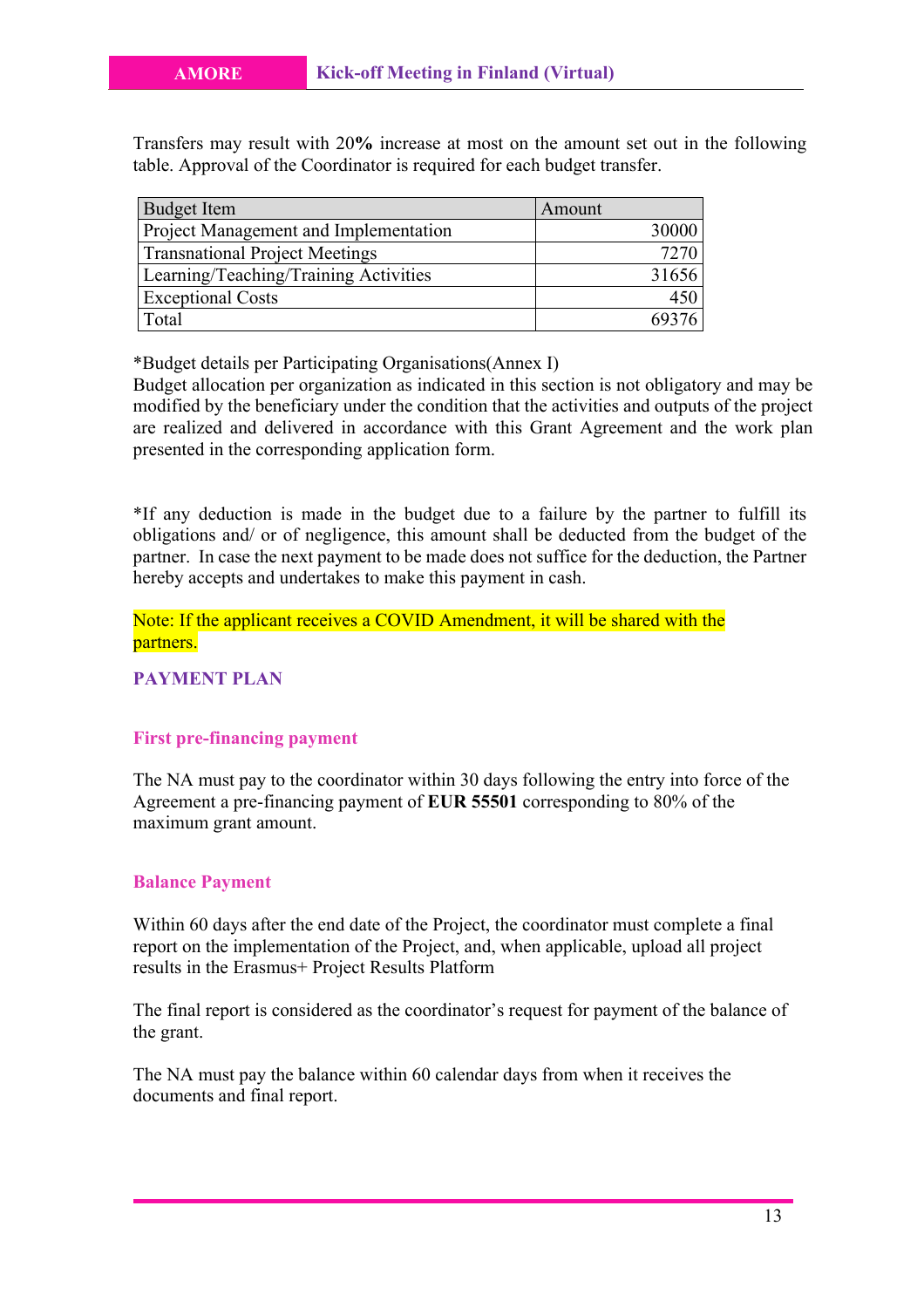The coordinator will pay their partners according to the internal agreements (40, 40, and 20%). The amounts corresponding for each partner can be found in Annex 1 of the agenda (Budget Distribution).

# **REPORTING**

The Project runs for 24 months starting on insert date **15/10/2020** and finishing on **14- 10-2022**.

### **Interim report:**

By 15/11/2021 the coordinator must complete an interim report on the implementation of the Project covering the reporting period from the beginning of the implementation of the Project **(15.10.2020) to 15.09.2021.**

#### **Final report:**

Within 60 days after the end date of the Project, the coordinator must complete a final report on the implementation of the Project, and, when applicable, upload all project results in the Erasmus+ Project Results Platform (http://ec.europa.eu/programmes/erasmus-plus/projects/).

The coordinator must use the Mobility Tool+ to record all information in relation to the activities undertaken under the Project, and to complete and submit the Interim and Final reports.

All requests for payments and reports must be submitted in the working language (English?).

# **SUPPORTING DOCUMENTS**

#### **A. Project management and implementation**

Triggering event: the event that conditions the entitlement to the grant is that the beneficiary implements the activities and produces the outputs

# Supporting documents:

Proof of activities undertaken and outputs produced will be provided in the form of a description of these activities and outputs in the final report. In addition, outputs produced will be uploaded by the coordinator in the Erasmus+ Project Results Platform.

#### Reporting:

On behalf of the Project as a whole, the coordinator must report on the final distribution of funds and on undertaken activities and results.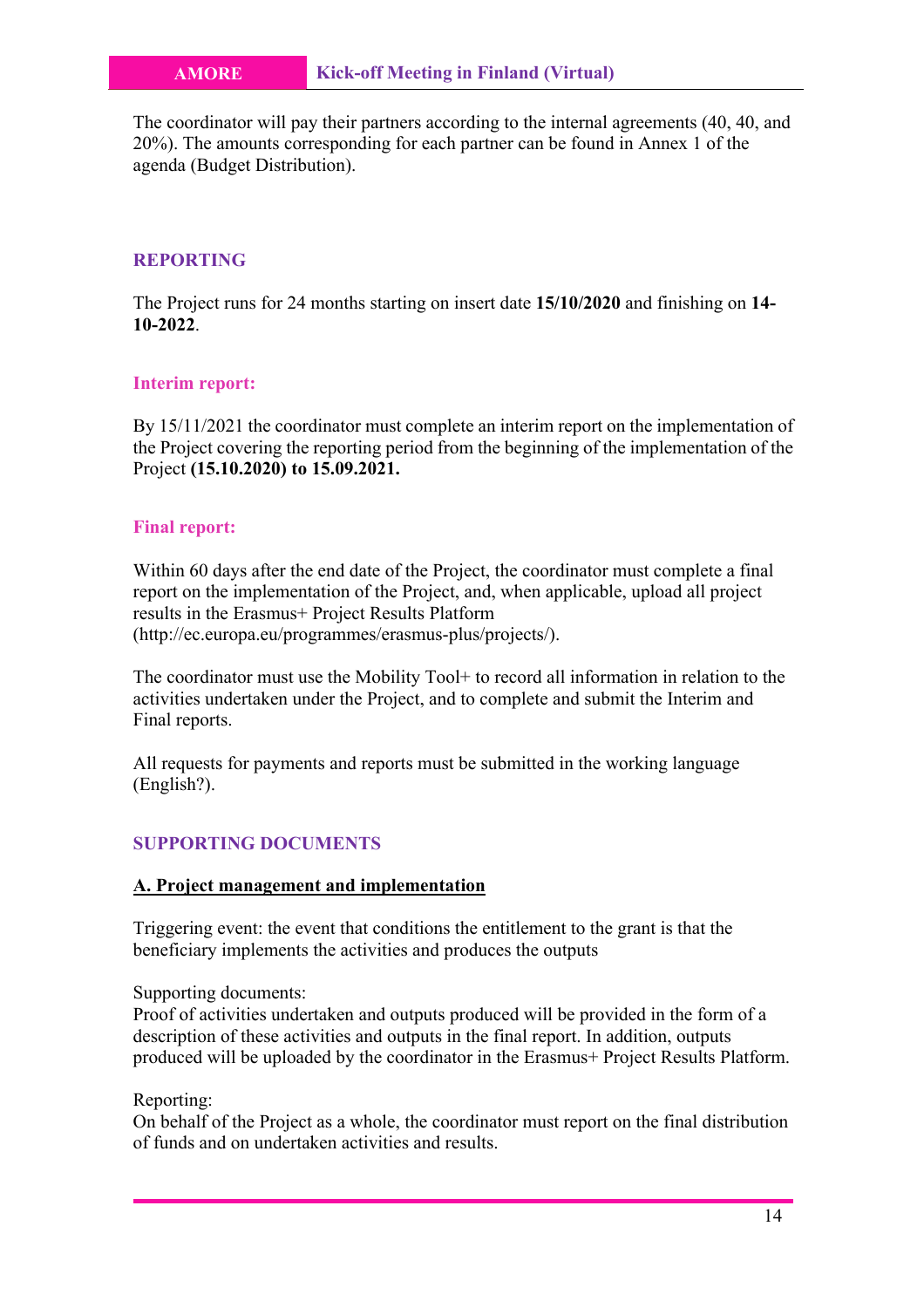#### **B. Transnational project meetings**

Supporting documents:

Travel: Proof of attendance of the activity in the form of an attendance list and individual attendance certificates signed by the receiving organisation specifying the name of the participant, the purpose of the activity, as well as its starting and end date; Proof of attendance of the transnational project meeting in the form of a participants list signed by the participants and the receiving organisation specifying the name, date and place of the transnational project meeting, and for each participant: name and signature of the person, name and address of the sending organisation of the person;

# Reporting:

The coordinator must report on the venue of the meeting, the date and the number of participants.

Detailed agenda and any documents used or distributed at the transnational project meeting.

In all cases, the beneficiaries must be able to demonstrate a formal link with the persons participating in transnational project meetings, whether they are involved in the Project as staff (whether on a professional or voluntary basis) or as learners of the beneficiary organisations.

# **C. Learning, teaching and training activities**

Supporting documents:

- Travel

Travel: Proof of attendance of the activity in the form of an attendance list or individual attendance certificates signed by the receiving organisation and specifying the names of the participants, the purpose of the activity, as well as its starting and end date; Individual support: Proof of attendance of the activity in the form of an attendance list or individual attendance certificates signed by the receiving organisation specifying the name of the participant, the purpose of the activity, as well as its start and end date;

The coordinator must report on the venue of all learning, teaching and training activities, the date and the number of participants.

Reporting: The coordinator must report on the venue of all learning, teaching and training activities, the date and the number of participants.

# **PROBLEMS IN REPORTING OR IMPLEMENTATION**

Conflict resolution and risk during the project implementation were evaluated in the application. We'll comment only the solutions included in the Grant Agreement.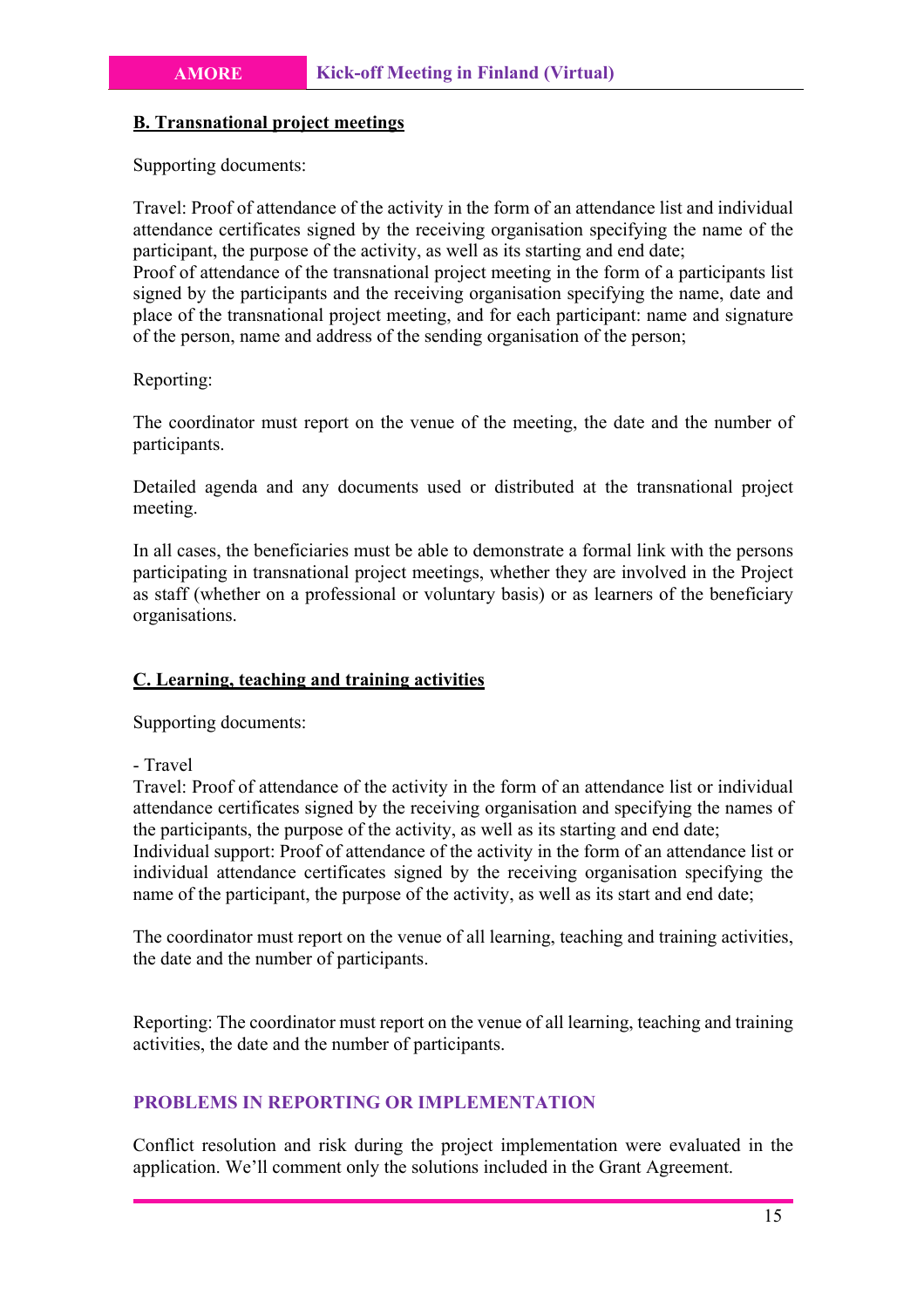#### **Poor, partial or late implementation**

Poor implementation of the Project may be established by the NA on the basis of:

- The final report submitted by the coordinator;
- The products and outputs produced by the project;

A grant reduction based on poor, partial or late implementation may be applied to the total final amount of eligible expenses and may be of:

- 25% if the final report scores at least 40 points and below 50 points;
- 50% if the final report scores at least 25 points and below 40 points;
- 75% if the final report scores below 25 points.

#### **Termination of the Agreement**

The Partner notifies the Coordinator immediately in case of appearance of any situation that may affect the performance of the Contract of Partnership.

The Coordinator may cancel the Contract of Partnership on the condition to preserve all rights for damages through a notification to the Partner.

Other reasons for termination are:

- (a) If the Coordinator decides that this Contract shall be affected negatively because of any negligence and/or late notification of the Partner,
- (b) In case of occurrence of the conditions specified under the article of failure to deliver the documents in Article 11 of this Contract or violation of any article of the Contract,
- (c) In case of occurrence of any of the conditions that shall require termination of the Contract which is set out in Article 2 of the Grant Contract in Annex 1, this contract will be terminated.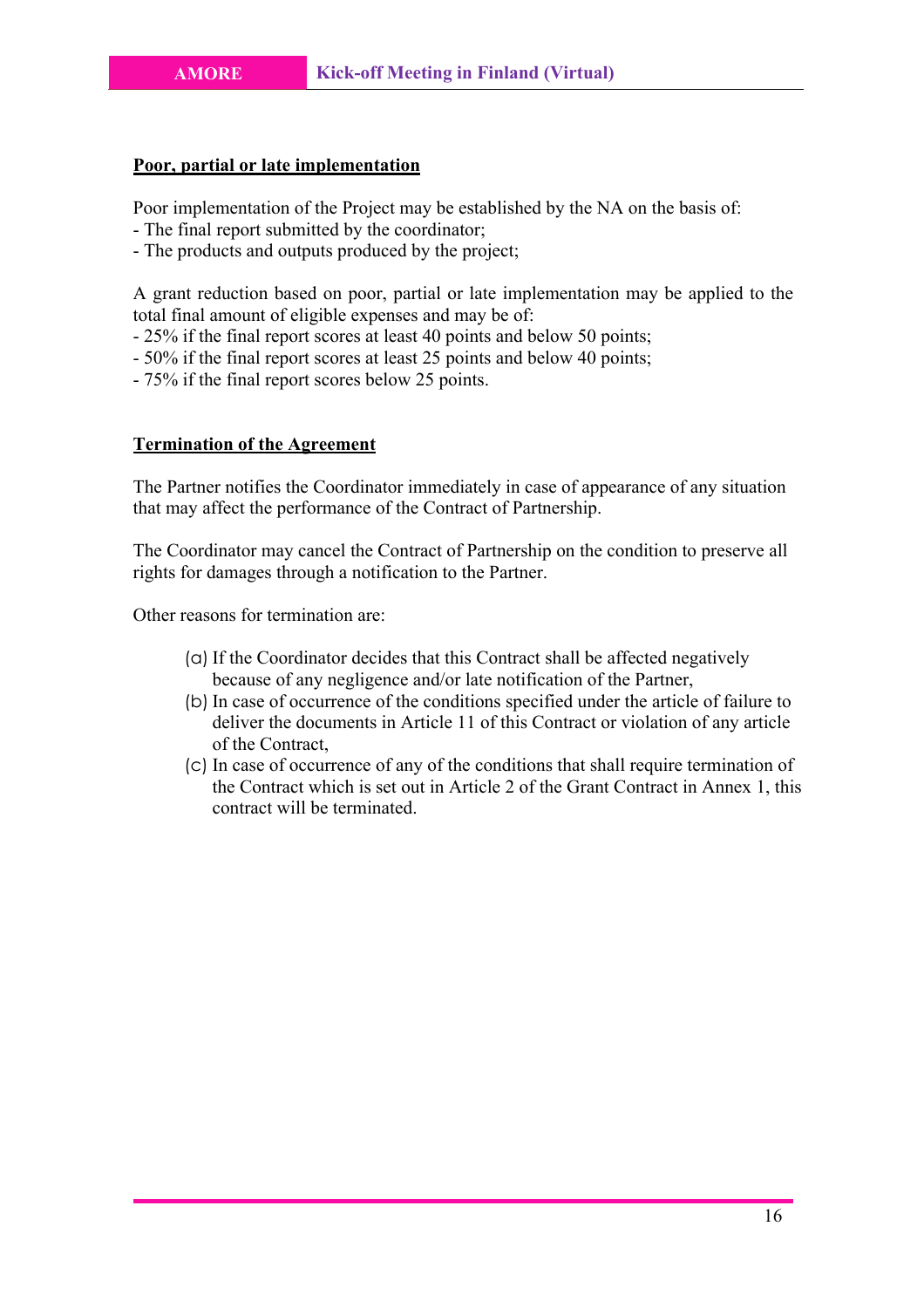# **ANNEX I: BUDGET DISTRIBUTION**

Project Title: AMORE: Adults<sup>'</sup> MicrOmachismo ReEducation (2020-1-HU01-KA204-078666)

| Sumary                            | Economic Distribution (eur) |
|-----------------------------------|-----------------------------|
| Foundation of Knowledge (Hungary) | 22310                       |
| Permacultura Cantabria (Spain)    | 11492                       |
| Olemisen Balanssia ry (Finland)   | 18042                       |
| Oriel (Italy)                     | 17532                       |
|                                   |                             |

| Item 1                                                                  | <b>Organisation</b>             | <b>Eur</b> |     | Months Application total |
|-------------------------------------------------------------------------|---------------------------------|------------|-----|--------------------------|
|                                                                         | <b>FK (Hungary)</b>             | 500        | 241 | 12000                    |
|                                                                         | Permacultura Cantabria (Spain)  | 250        | 241 | 6000                     |
| Project Management and Implementation: planning, finances, coordination | Olemisen Balanssia ry (Finland) | 250        | 24  | 6000                     |
| and communication, dissemination                                        | Oriel (Italy)                   | 250        | 24  | 6000                     |
|                                                                         |                                 |            |     | 30000                    |

Note: Permacultura Cantabria will support the applicant with the coordination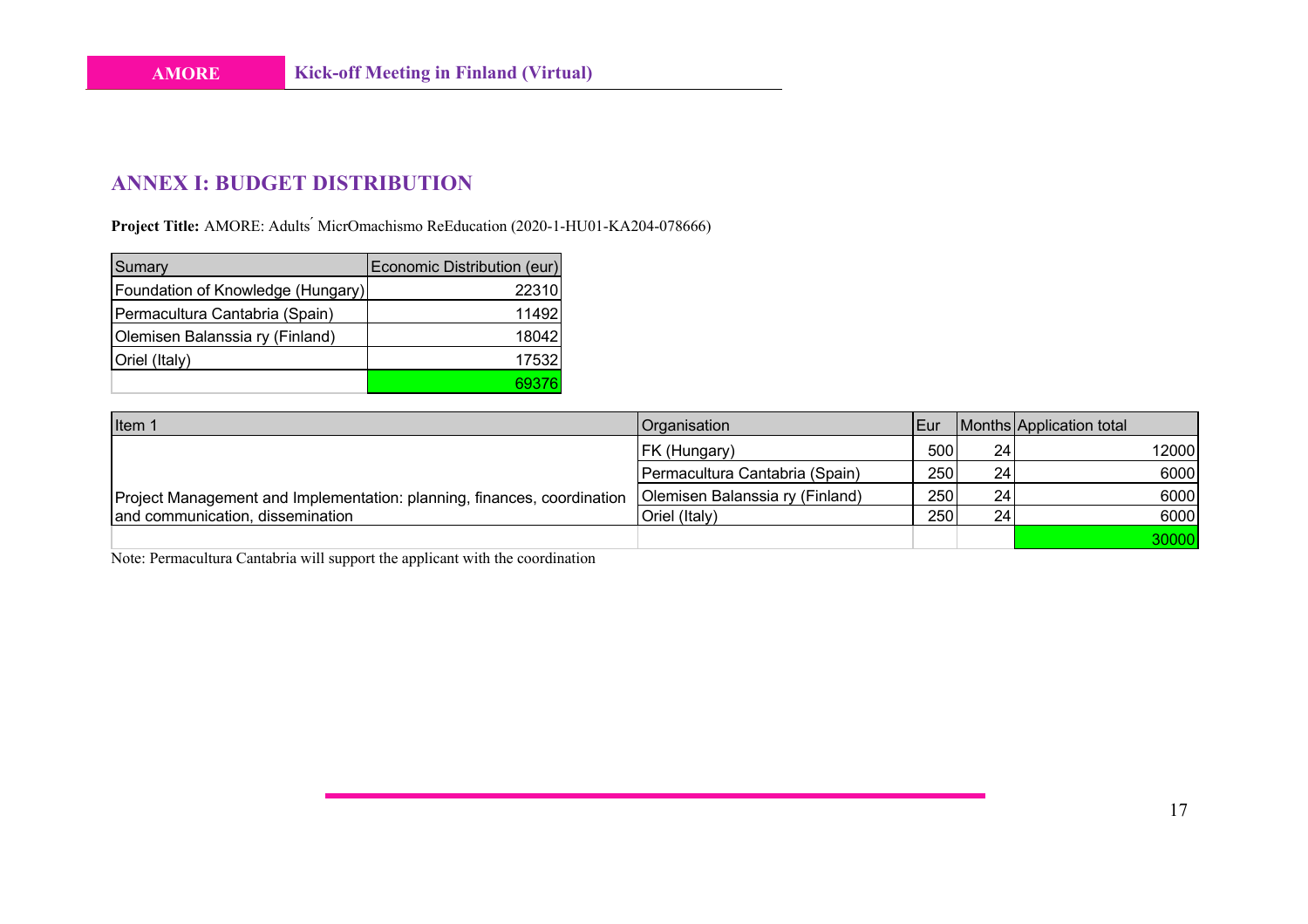| Item 2                                                                                 | Organisation                 | IEur* | $No$ pax | Application total |
|----------------------------------------------------------------------------------------|------------------------------|-------|----------|-------------------|
|                                                                                        | FK, Hungary to Finland (M1)  | 575   |          | 1150              |
|                                                                                        | PC, Spain to Finland (M1)    | 760   |          | 1520              |
| Transnational Project Meetings for implementation and                                  | OB, Finland to Finland (M1)  |       |          |                   |
| coordination purposes. Distance calculator:<br>http://ec.europa.eu/assets/eac/erasmus- | Oriel, Italy to Finland (M1) | 575   |          | 1150              |
|                                                                                        | FK, Hungary to Italy (M2)    | 575   |          | 1150              |
| plus/distance/dc en.html                                                               | PC, Spain to Italy (M2)      | 575   |          | 1150              |
|                                                                                        | OB, Finland to Italy (M2)    | 575   |          | 1150              |
|                                                                                        | Oriel, Italy to Italy (M2)   |       |          |                   |
|                                                                                        |                              |       |          | 7270              |

| Item 3                                                                                                                                               | Organisation                 | Eur**** |   | N° pax Application total |
|------------------------------------------------------------------------------------------------------------------------------------------------------|------------------------------|---------|---|--------------------------|
| Learning activities (travel). There will be 2 learning<br>activities: a participatory visit to Hungary (C1) and a<br>course organised in Spain (C2). | FK, Hungary to Hungary (C1)  |         |   | 01                       |
|                                                                                                                                                      | PC, Spain to Hungary (C1)    | 275     | 4 | 1100                     |
|                                                                                                                                                      | OB, Finland to Hungary (C1)  | 275     | 4 | 1100                     |
|                                                                                                                                                      | Oriel, Italy to Hungary (C1) | 275     | 4 | 1100                     |
|                                                                                                                                                      | FK, Hungary to Spain (C2)    | 275     | 6 | 1650                     |
|                                                                                                                                                      | PC, Spain to Spain (C2)      | 20      |   |                          |
|                                                                                                                                                      | OB, Finland to Spain (C2)    | 360     | հ | 2160                     |
|                                                                                                                                                      | Oriel, Italy to Spain (C2)   | 275     | 6 | 1650                     |
|                                                                                                                                                      |                              |         |   | 8760                     |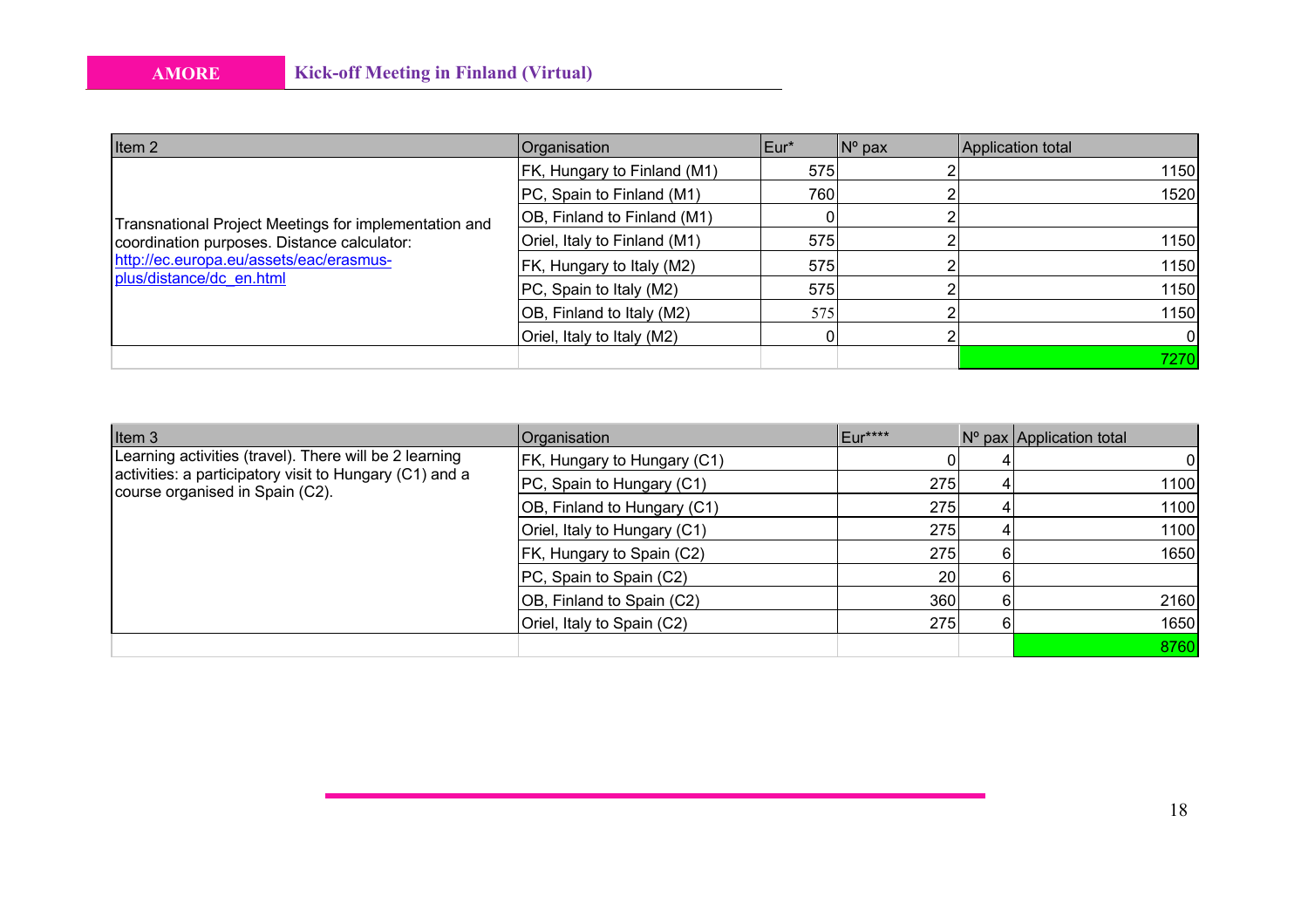| Item $3.2$                                                                                                                                                       | Organisation                 | <b>Days</b>     | Eur per day | Participants | Application total |
|------------------------------------------------------------------------------------------------------------------------------------------------------------------|------------------------------|-----------------|-------------|--------------|-------------------|
| Learning activities (individual support). There will be 2<br>learning activities: a participatory visit to Hungary (C1) and<br>a course organised in Spain (C2). | FK, Hungary to Hungary (C1)  |                 | 106         |              |                   |
|                                                                                                                                                                  | PC, Spain to Hungary (C1)    |                 | 106         |              | 1272              |
|                                                                                                                                                                  | OB, Finland to Hungary (C1)  |                 | 106         |              | 1272              |
|                                                                                                                                                                  | Oriel, Italy to Hungary (C1) |                 | 106         |              | 1272              |
|                                                                                                                                                                  | FK, Hungary to Spain (C2)    | 10              | 106         |              | 6360              |
|                                                                                                                                                                  | PC, Spain to Spain (C2)      |                 | 106         |              |                   |
|                                                                                                                                                                  | OB, Finland to Spain (C2)    | 10              | 106         |              | 6360              |
|                                                                                                                                                                  | Oriel, Italy to Spain (C2)   | 10 <sup>1</sup> | 106         |              | 6360              |
|                                                                                                                                                                  |                              |                 |             |              | 22896             |

| lltem 6 | Organisation                                 | Application total |
|---------|----------------------------------------------|-------------------|
|         | Excepcional cost Bus for the course in Spain | 450.              |
|         |                                              |                   |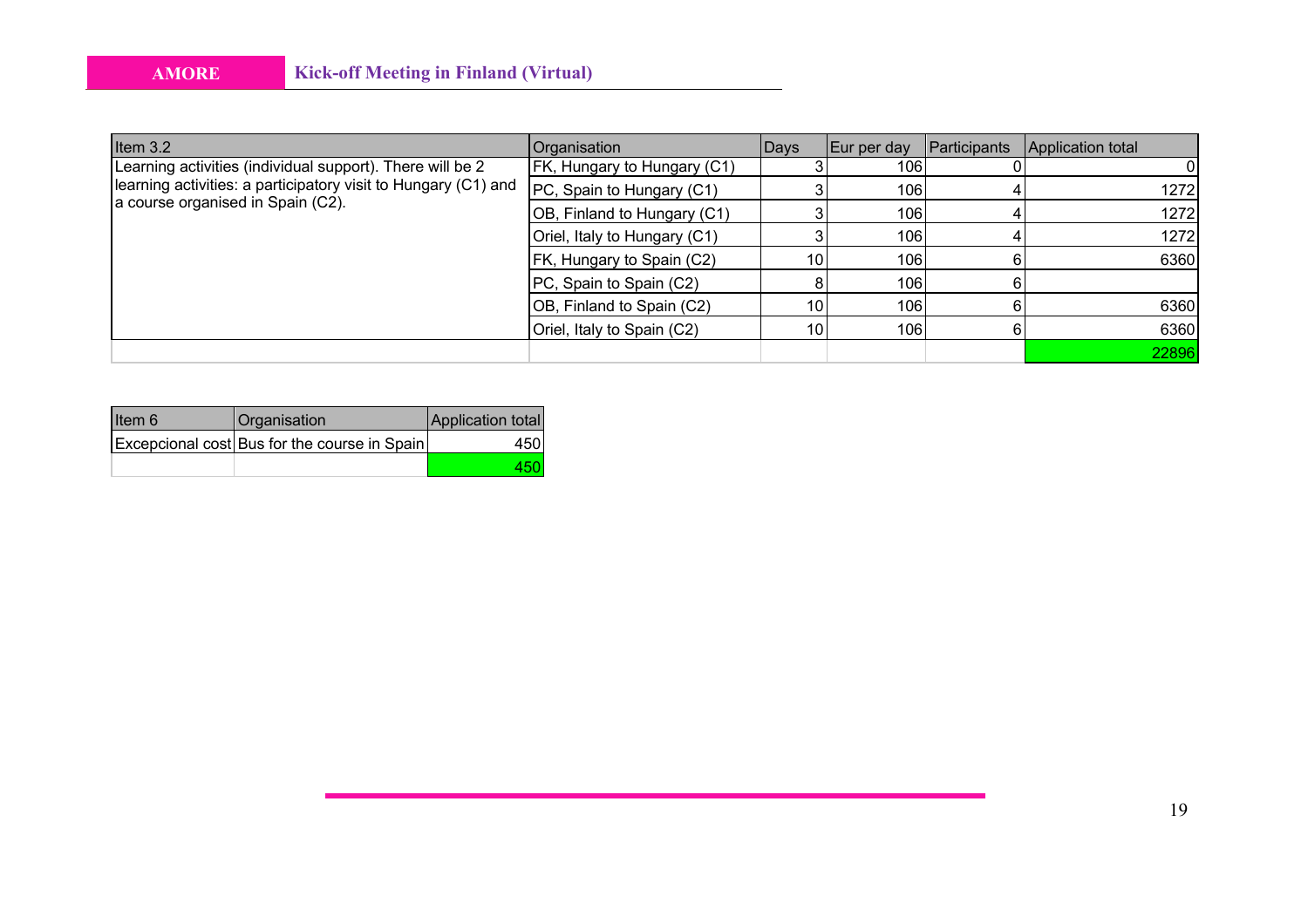# **ANNEX II: PROJECT TIMETABLE (GANTT CHART)**

|                                              |                                                                                                                                                     |  |  |      |  |  |  |  |  |  | <b>PROJECT TIMETABLE</b> |  |  |  |  |  |      |  |  |                                                                                                     |  |
|----------------------------------------------|-----------------------------------------------------------------------------------------------------------------------------------------------------|--|--|------|--|--|--|--|--|--|--------------------------|--|--|--|--|--|------|--|--|-----------------------------------------------------------------------------------------------------|--|
|                                              |                                                                                                                                                     |  |  |      |  |  |  |  |  |  |                          |  |  |  |  |  |      |  |  |                                                                                                     |  |
|                                              | MONTHS   M1   M2   M3   M4   M5   M6   M7   M8   M9   M10   M11   M12   M13   M14   M15   M16   M17   M18   M19   M20   M21   M22   M23   M24   M25 |  |  |      |  |  |  |  |  |  |                          |  |  |  |  |  |      |  |  |                                                                                                     |  |
|                                              |                                                                                                                                                     |  |  | 2020 |  |  |  |  |  |  | 2021                     |  |  |  |  |  | 2022 |  |  |                                                                                                     |  |
| Project activity*                            |                                                                                                                                                     |  |  |      |  |  |  |  |  |  |                          |  |  |  |  |  |      |  |  | Oct Nov Dec Jan Feb Mar Apr May Jun Jul Aug Sep Oct Nov Dec Jan Feb Mar Apr May Jun Jul Aug Sep Oct |  |
| A1 (Project management)                      |                                                                                                                                                     |  |  |      |  |  |  |  |  |  |                          |  |  |  |  |  |      |  |  |                                                                                                     |  |
| A2 (Project publicity)                       |                                                                                                                                                     |  |  |      |  |  |  |  |  |  |                          |  |  |  |  |  |      |  |  |                                                                                                     |  |
| M1 (Kick off meeting in Finland (virtual)    |                                                                                                                                                     |  |  |      |  |  |  |  |  |  |                          |  |  |  |  |  |      |  |  |                                                                                                     |  |
| A3 (Research in social media)                |                                                                                                                                                     |  |  |      |  |  |  |  |  |  |                          |  |  |  |  |  |      |  |  |                                                                                                     |  |
| C1 (Visit to Hungary)                        |                                                                                                                                                     |  |  |      |  |  |  |  |  |  |                          |  |  |  |  |  |      |  |  |                                                                                                     |  |
| C2 (Course in Spain)                         |                                                                                                                                                     |  |  |      |  |  |  |  |  |  |                          |  |  |  |  |  |      |  |  |                                                                                                     |  |
| A4 (Internal workshops)                      |                                                                                                                                                     |  |  |      |  |  |  |  |  |  |                          |  |  |  |  |  |      |  |  |                                                                                                     |  |
| A5 (Dissemination event)                     |                                                                                                                                                     |  |  |      |  |  |  |  |  |  |                          |  |  |  |  |  |      |  |  |                                                                                                     |  |
| A6 (Meetings with relevant stakeholders)     |                                                                                                                                                     |  |  |      |  |  |  |  |  |  |                          |  |  |  |  |  |      |  |  |                                                                                                     |  |
| A7 (Results dissemination: articles, videos) |                                                                                                                                                     |  |  |      |  |  |  |  |  |  |                          |  |  |  |  |  |      |  |  |                                                                                                     |  |
| M2 (Final meeting in Italy)                  |                                                                                                                                                     |  |  |      |  |  |  |  |  |  |                          |  |  |  |  |  |      |  |  |                                                                                                     |  |
| A8 (Final report writing)                    |                                                                                                                                                     |  |  |      |  |  |  |  |  |  |                          |  |  |  |  |  |      |  |  |                                                                                                     |  |